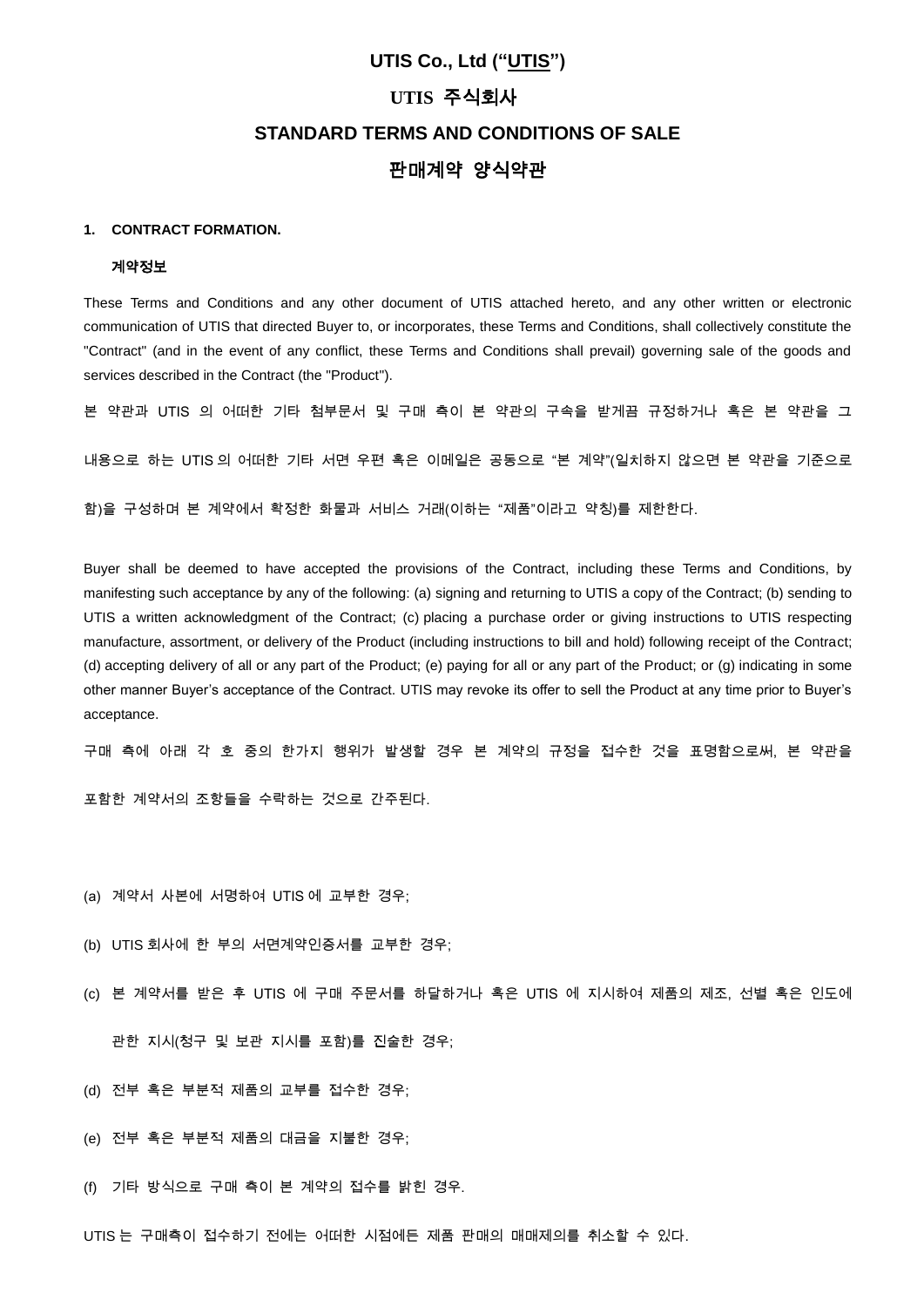**UTIS HEREBY OBJECTS TO AND REJECTS THE PROVISIONS OF ANY PURCHASE ORDER OR OTHER DOCUMENT WHICH IS INCONSISTENT WITH OR IN ADDITION TO THE PROVISIONS OF THE CONTRACT. THE CONTRACT SHALL BE THE COMPLETE AND EXCLUSIVE AGREEMENT BETWEEN BUYER AND UTIS WITH RESPECT TO THE PRODUCT.** 

UTIS 는 본 계약 규정에 부합되지 않거나 혹은 초과된 어떠한 구입 주문서 혹은 서류 중의 규정을 특히 거절한다. 본

계약은 제품에 관하여 구매 측과 UTIS 사이에서 제정한 환전하고 배타적인 약정이다.

# **2. PRICE.**

#### 가격

All price quotations are made and orders accepted on the basis of UTIS' prices in effect at the time of shipment, except as otherwise specifically agreed in writing by UTIS. Prior to UTIS' acceptance of a purchase order, all prices are subject to change without notice. Any taxes or fees that UTIS may be required to pay or collect will be charged to Buyer. Unless otherwise stated, prices do not include insurance, duties, taxes and similar charges or freight from UTIS' factory or warehouse.

모든 견적과 접수한 모든 주문서는 모두 적재운송 시 유효한 UTIS 의 가격을 기준으로 하는데 UTIS 가 특별하게 별도로 서면으로 동의한 경우는 제외한다. UTIS 가 주문서를 접수하기 전의 모든 가격은 모두 변경이 가능하며 또한 통보할 필요가 없다. UTIS 가 납세해야 할 모든 세금은 구매 측에서 부담한다. 모든 가격은 보험, 관세, 기타 세금 및 유사한 비용 혹은 UTIS 공장 혹은 창고로부터 발생된 운임료를 포함하지 않는데 별도로 규정한 것은 제외한다.

#### **3. PAYMENT TERMS; TITLE.**

# 대금지불 기한: 소유권

Terms of payment are net 30 days from the date of invoice except as otherwise stated in a written agreement signed by an authorized officer of UTIS. Past due accounts shall: (a) bear interest at the rate of one and one-half (1½) per cent per month, an 18% annual rate, or if less the maximum rate permitted by Laws and Regulations (as defined in paragraph 18), and (b) include reasonable collection costs (including legal fees and expenses) payable as incurred by UTIS.

대금지불기한은 영수증 일자 후의 30 일인데 UTIS 수권인원이 서명하고 서면으로 별도로 약정한 경우는 제외한다. 미지급 금액에 대하여 당연히: (a)월 1.5%, 연 18%의 이자를 부가 지불해야 하는데 법적(제 18 조에 정의됨)으로 상한선을 규정한 것은 상한선을 기준으로 하며 또한 (b)UTIS 의 실제로 발생된 합리적인 대금재촉비용(법률비용과 지출을 포함)을 부가한다.

Unless specified otherwise elsewhere in the Contract, all Product delivered to Buyer shall remain the property of UTIS, or if such retained title is not valid or enforceable under Laws and Regulations, UTIS shall have and retain a security interest and lien in and against the Product until UTIS shall have received payment in full therefor from the Buyer.

UTIS 가 구매측의 대금 전액을 받기 전에 구매측에 교부한 모든 제품은 UTIS 의 재산이며 만약 이 소유권의 보유가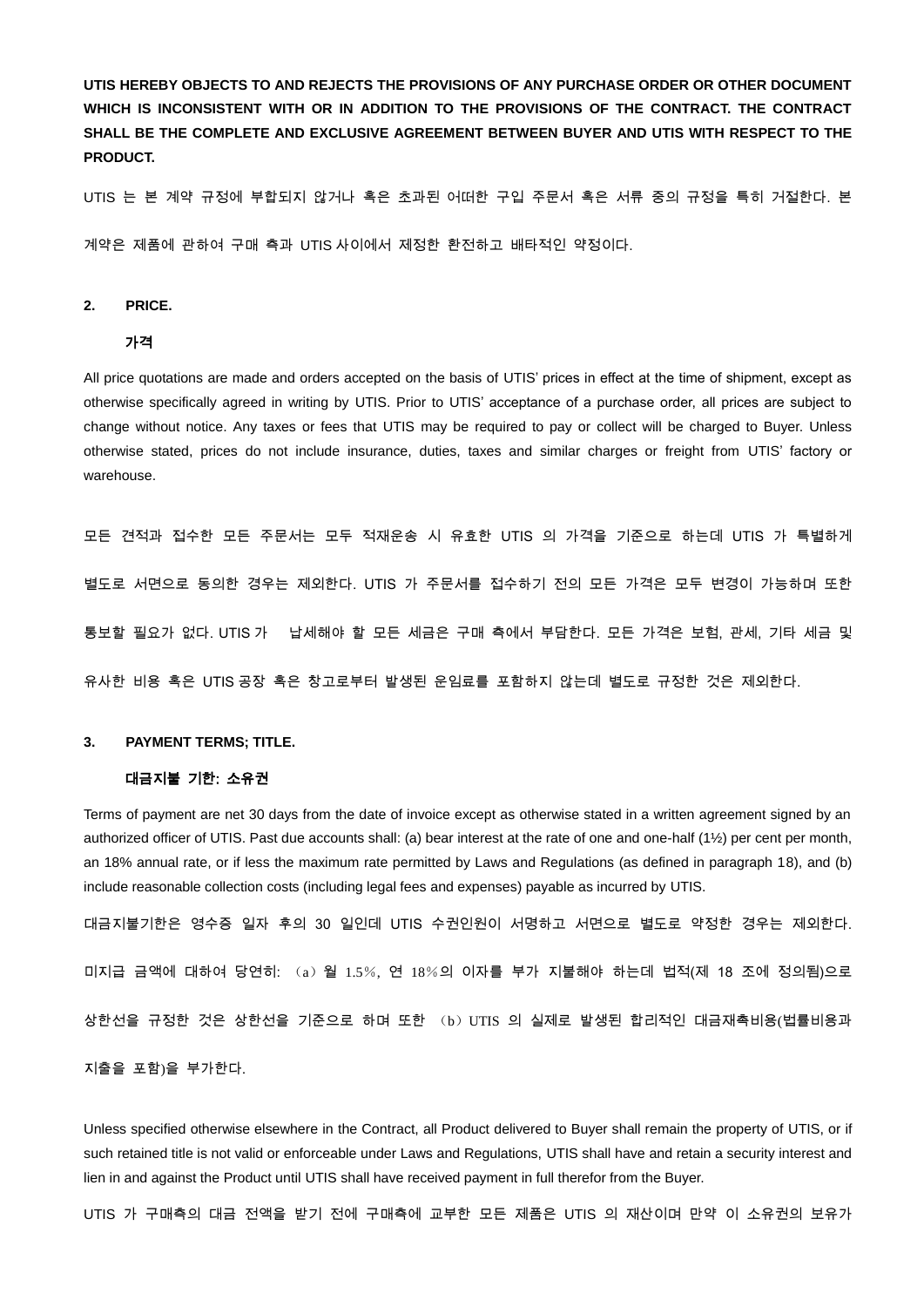법에 의해 무효 혹은 집행할 수 없을 경우 이 제품은 UTIS 에게 저당잡힌 것으로 간주하며 또한 UTIS 는 이 제품에 대해 유치권을 갖게 되며 본 계약에 별도로 명확히 규정한 경우는 제외한다.

# **4. SHIPPING AND DELIVERY.**

#### 운송과 교부

UTIS shall have no responsibility to obtain or maintain insurance with respect to Product sold to Buyer, and risk of loss and all responsibility of UTIS with respect to Product shall cease when it has been delivered to the appropriate carrier for shipment to Buyer, properly addressed or with the proper bills of lading attached, whether or not freight is prepaid.

UTIS 는 구매측에 판매한 제품에 대해 보험가입 혹은 보험유효의 유지를 책임지지 않으며 제품을 일단 적절한

운송업자에게 교부, 운송하여 구매측에 보내고 성명과 주소를 알맞게 적거나 선하증권을 첨부하기만 하면 운임 선불의

여부를 막론하고 UTIS 가 제품 멸실에 대한 위험과 모든 책임은 종료된다.

Unless specific shipping instructions are received from Buyer substantially before the shipment date, UTIS reserves the right to use its judgment in selecting the means of shipment. Additional shipping costs incurred at the request of Buyer will be charged to Buver.

UTIS 가 적재운송일 전의 충분한 시일 내에 구매측의 특별한 선적 지시를 받은 경우를 제외하고 UTIS 는 자체로

운송방식을 판단 선택할 권리를 보유한다. 구매 측의 요청으로 인해 발생된 예산 외의 운임료는 구매 측에서 부담한다.

Shipping dates given by UTIS in advance of actual shipment are estimates only. UTIS may ship all Product ordered within thirty days before or after the agreed upon shipping date and, in the event Buyer does not take delivery of the all such Product within thirty days after such date, Buyer shall pay to UTIS, for each month or fraction of a month beyond the original shipping date, a charge equal to \_\_\_\_% of the purchase price of any Product still held by UTIS.

UTIS 가 실제 적재운송 전에 통보한 적재운송일자는 예측 일자일 뿐이다. UTIS 는 약정된 적재운송일자 전후로 30 일

내에 모든 주문품을 적재운송하며 만약 구매측에서 약정된 적재운송일후 30 일 내에 교부를 접수하지 않으므로 하여

원래 적재운송일자를 넘기면 매 1 개월 혹은 1 개월 되지 않는 기한을 넘길 때마다 구매측에서는 UTIS 에게 UTIS 가

보관한 화물에 대해 구매가격의 %를 지불해야 한다.

#### **5. WARRANTY.**

#### 보증

(a) UTIS warrants that during the twelve months after delivery to Buyer, or for the shelf life of the Product specified by Utis if such shelf life is shorter than 12 months, the Product will be substantially free from defects in materials and workmanship. UTIS will replace or repair any Product which shall prove to be materially defective, providing Buyer shall have reasonably inspected Product received and notified UTIS of any apparent defects within 30 days of receipt. At UTIS' option Buyer may be credited for the price charged for the defective product in lieu of replacement or repair. This warranty is for the benefit of, and must be exercised directly by, Buyer only, and shall not convey any rights whatsoever to any third party. Utis makes no warranty with respect to, and shall not be liable for, any defects that are caused by the processing of Product after delivery to Buyer, by the integration of Product into or with other products, or any other actions taken or caused by Buyer or its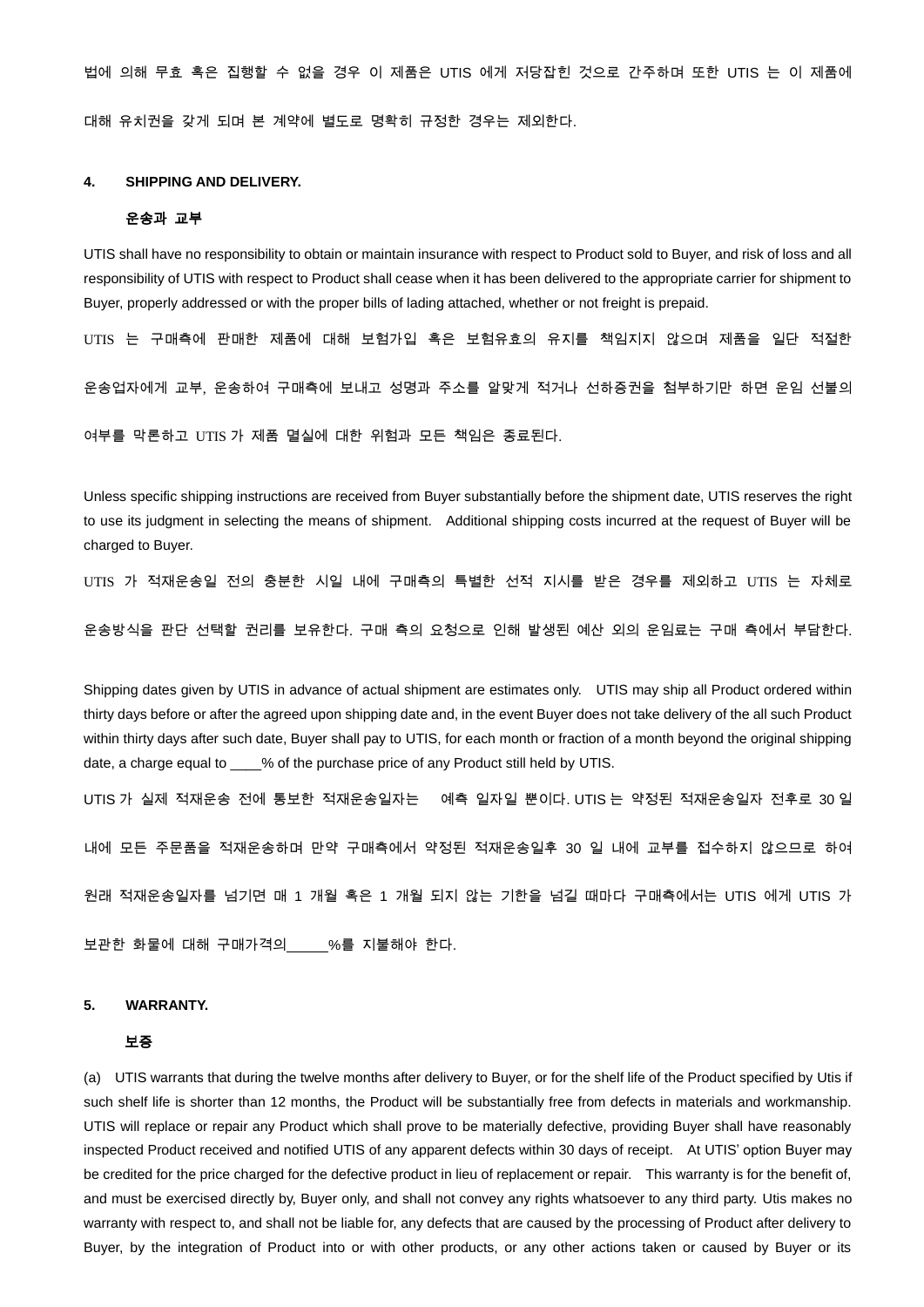customers. **UTIS MAKES NO OTHER WARRANTY, EXPRESS OR IMPLIED, AND DISCLAIMS THE EXISTENCE OF ANY OTHER WARRANTY WHETHER OF MERCHANTABILITY, FITNESS FOR A PARTICULAR PURPOSE, OR OTHERWISE. EXCEPT AS OTHERWISE PROVIDED BY LAWS AND REGULATIONS, UTIS SHALL NOT IN ANY EVENT BE LIABLE TO BUYER FOR DAMAGES RESULTING FROM THE SALE TO BUYER, RESALE BY BUYER OR USE OF ANY PRODUCT IN ANY AMOUNT GREATER THAN THE PURCHASE PRICE RECEIVED BY UTIS FOR SUCH PRODUCT.**

(a)UTIS 는 제품이 구매자한테 배달된 후로부터 12 개월 동안, 혹은 UTIS 에서 지정한 유통기한이 12 개월보다 짧을 경우 그 유통기한 내에 제품의 자재와 제조 기술에 실질적인 하자가 없음을 보증한다. 만약 구매 측에서 받은 제품에 대해 합리적으로 검사하고 또 받은 후 30 일 내에 UTIS 에게 선명한 하자가 있음을 통지할 경우 UTIS 는 증명을 거쳐 실질적 하자가 있는 제품을 교체 혹은 수리한다. UTIS 는 하자제품의 가격을 구매측에 대한 채무로 간주하고 더이상 교체 혹은 수리하지 않는 것을 선택할 수도 있다. 구매측은 이 보증에 대한 유일한 수혜 측으로서 보증의무는 반드시 구매 측에 대해 직접 이행하며 어떠한 권리도 어떠한 제3자에게 전이시켜서는 안된다. ROGRERS는 구매자가 제품을 배달받은 뒤 제품재가공으로 인한 하자, 다른 제품과의 통합 혹은 구매자 거나 그 고객의 어떠한 행위로 인해 발생된 하자에 대해서 어떠한 보증도 하지 않으며 또한 아무런 책임도 지지 않는다. 상품성**,** 특정 목적에 대한 적합성 또는 기타의 것에 대해 **UTIS**는 어떠한 명시된 혹은 숨겨진 보증을 하지 않으며 이런 보증이 없음을 명확히 성명한다**.** 법률**,** 법규에 상이한 규정이 존재하는 경우를 제외하고**,** 제품의 판매**,** 재판매 혹은 사용 과정에서 발생한 손실이 **UTIS**가 수령한 이 제품의 구매가격을 초과한 경우 그 차액부분에 대해 어떠한 상황에서도 **UTIS** 는 책임지지 않는다**.** 

(b) Product delivered by UTIS shall not be considered defective if it is in accordance with specifications or drawings agreed upon in writing between UTIS and Buyer, or in the absence of any such written agreement, with UTIS' internal specifications ("Specifications"). No allowance will be granted for any repairs made by Buyer without written consent of UTIS.

(b)만약 UTIS 가 교부한 제품이 UTIS 와 구매측에서 서면동의를 달성한 모델 규격 혹은 도면에 부합되거나 혹은 이런

서면 동의가 없는 상황에서 UTIS 내부의 사양서(아래에서는 "사양서"라 칭함)에 부합된다면 품질 하자가 있는 것으로

간주하지 않는다.. UTIS 의 서면 동의를 거치지 않은 한 구매측은 어떠한 수리를 하여서는 않된다.

(c) UTIS shall not, in any event, be liable for any consequential, incidental or special damages, punitive damages, or costs or expenses in the event of any breach of warranty or in the event of any default in any term herein or in the event of any loss, damage, injury or cost resulting from or arising out of or in respect of any Product.

(c) 어떠한 상황에서든지 만약 보증의무를 위반하거나 혹은 기타 위약행위 혹은 본 계약에 근거하여 판매한 제품으로

인해 초래된 손실, 상해 혹은 비용 사유로 간접적손실, 우연적손실, 특수비용, 징벌성 손실배상 혹은 지출을 초래한

경우 UTIS 는 책임지지 않는다.

(d) Except as UTIS may otherwise agree in a separate writing signed by an authorized officer, UTIS makes no representations or warranties, express or implied, regarding compliance (including, without limitation, notification and/or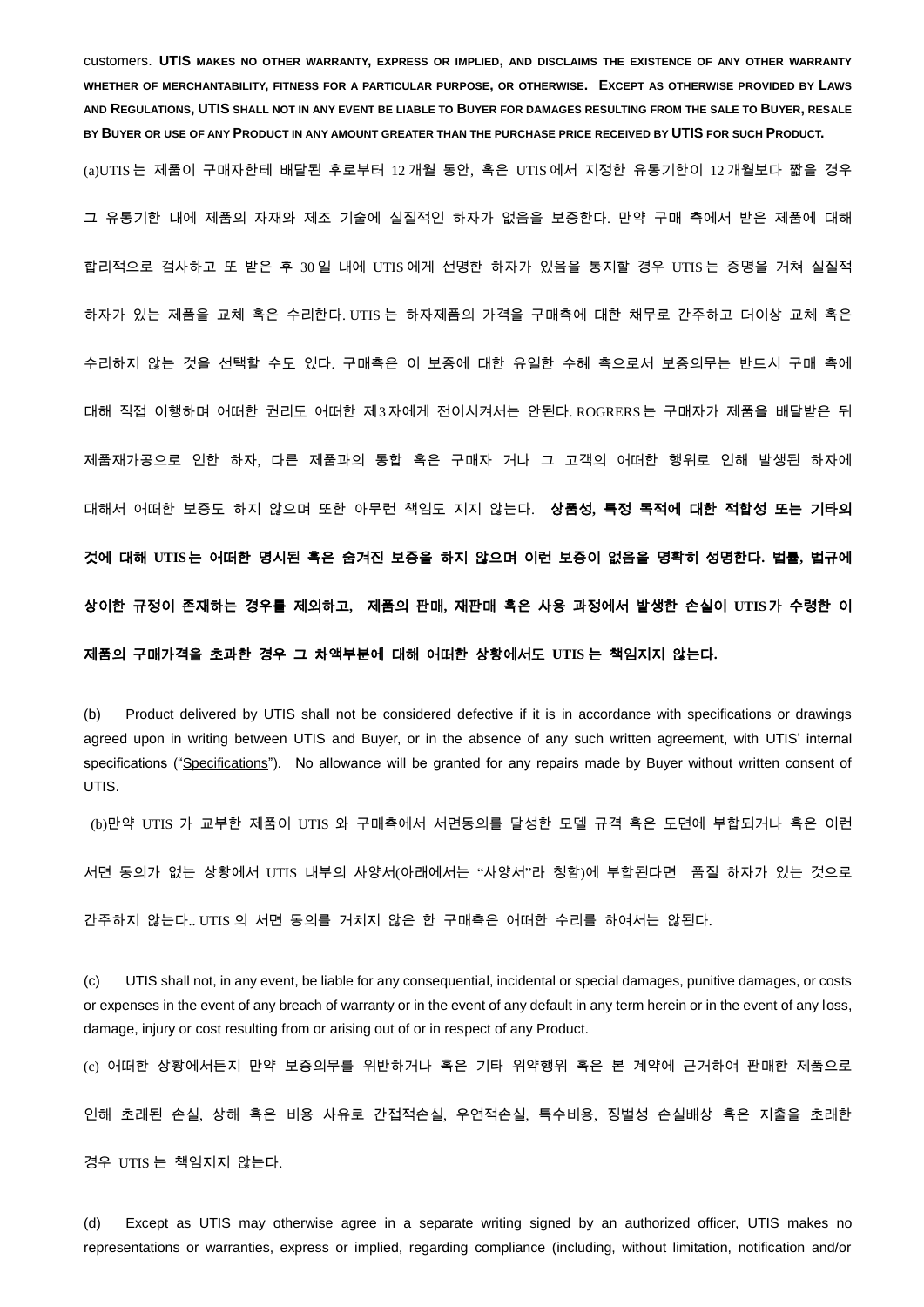registration) in the manufacture, distribution in commerce, processing, use, or disposal of any Product, or the constituent substances thereof, with Laws and Regulations governing toxic materials, or any similar statute or regulation, as the same may be amended from time to time.

(d)UTIS 정식수권인원의 별도의 서명 동의를 거치지 않은 경우 UTIS는 본 주문서의 목적물 혹은 그 성분이 생산, 소매, 가공, 사용, 처분 과정에서 관련 법률 법규의 유독물질 관리규정 혹은 임의의 유사한 법률 법규에 부합(통지와/ 혹은 등록등기 형식을 포함하지만 이에 제한되지 않음)된다는 명확한 혹은 숨겨진 성명 혹은 보증을 하지 않는데 그것은 이런 법안, 법규가 수시로 수정되기 때문이다.

#### **6. CLAIMS AND RETURNS.**

#### 신고와 반품

No Product will be accepted for credit by UTIS if it is substantially in accordance with the Specifications. 만약 제품이 실질적으로 기술 사이즈에 부합된다면 UTIS 는 대금지불 거절 청구를 접수하지 않는다.

All claims for shortages, non-conforming Product or poor quality must be made in writing within 30 days of receipt.

수량 부족, 제품내용의 불일치, 품질 하자에 대한 모든 소송은 모두 반드시 제품을 받은 후 30 일 내에 서면형식으로

제출해야 한다.

No return shall be shipped to UTIS except after securing written instructions from UTIS. UTIS shall have the sole right to determine whether returned articles or parts shall be repaired or replaced. UTIS agrees to assume roundtrip transportation costs for defective or nonconforming articles or parts in an amount not to exceed normal truck common carrier shipping charges within Korea, provided, however, that if UTIS' inspection discloses that the returned article or part does not require repair or replacement, UTIS' usual charges will apply and Buyer shall assume roundtrip shipping charges. UTIS 의 서면지시를 받기 전에 반품을 UTIS 에게 적재운송하지 못한다. UTIS 는 일방적으로 반환된 물품 혹은 부품에 대해 수리 혹은 교체할 것인가를 결정한 권리가 있다. UTIS 는 하자 혹은 불일치 화물 혹은 부품에 대한 왕복 운송비용을 부담하는데 동의하며 비용 기준은 국내 일반적인 운수업자의 정상적인 트럭운송 가격을 초과하지 않는다. 하지만 만약 UTIS 가 검사를 거쳐 반환된 물품 혹은 부품을 수리 혹은 교체할 필요가 없음을 발견한다면 UTIS 는 원래의 대금을 그대로 수취하며 왕복 운송비용은 구매 측에서 부담한다.

Damage incurred at Buyer's location such as in the process of inspection, handling, and repackaging shall be the sole responsibility of Buyer.

구매 측 사업장에서 발생한 손실, 예를 들면 검사, 운반, 재포장 과정에서 발생되는 손실은 구매 측에서 자체로 부담한다.

**7. LIABILITY FOR LOSS, DAMAGE, OR DELAY.**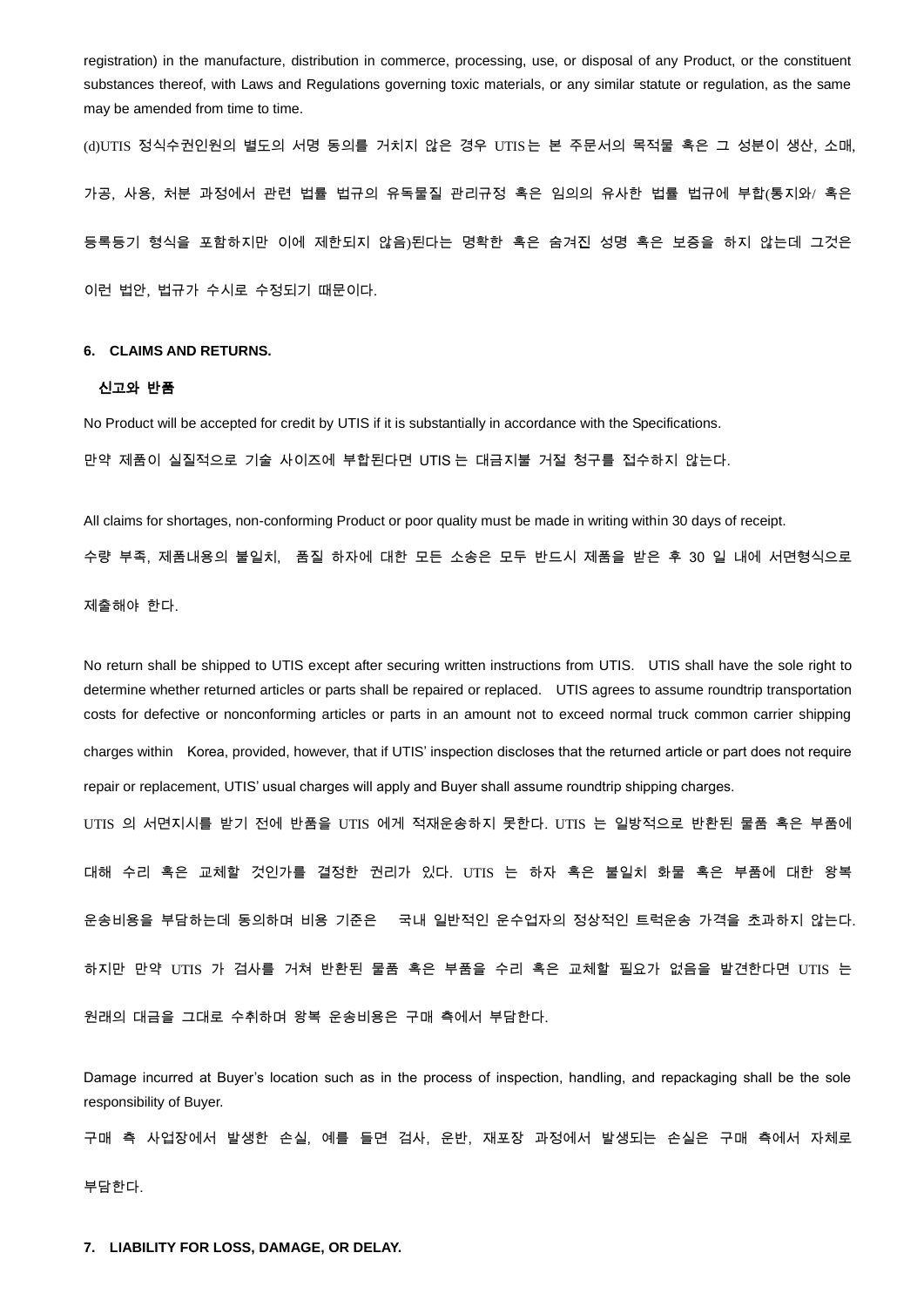#### 화물 멸실**,** 손상**,** 지연의 책임

UTIS shall not be liable for any loss or damage suffered by Buyer resulting directly or indirectly from, or through, or arising out of any delay in filling an order or in shipment or delivery of any Product, or resulting directly or indirectly from or through delay arising out of any of the following: fire, flood, strike, epidemic, accident, civil commotion, riot or war, shortage of labor, fuel, materials or supplies, regulations, priorities, orders or embargoes imposed by any civil or military government; or any other cause or causes (whether or not similar to the foregoing) beyond the reasonable control of UTIS.

주문서 작성 지연, 제품 적재운송 혹은 교부 지연이 발생되어 직접 혹은 간접적으로 구매 측의 손실을 초래했거나 혹은 아래 각 호의 임의의 상황이 발생되어 직접 혹은 간접적으로 구매 측의 손실을 초래했을 경우 UTIS 는 책임지지 않는다. 이런 상황은 화재, 홍수, 파업, 유행성 전염병, 이외 사고, 민간 소요 사태, 폭동 혹은 전쟁, 인력/ 연료/ 물자/ 공급의 부족, 군부대 혹은 지방정부가 집행하는 규정, 운선순위, 명력, 운송금지, 혹은 기타 UTIS 에서 합리적으로 공제할 수 없는 원인(유사한 혹은 유사하지 않은 것이든)이다.

#### **8. ADVICE AND OTHER SERVICES.**

#### 건의와 기타 서비스

Buyer agrees that UTIS will not have control over the design, testing or labeling of any product produced using UTIS' Products, and that Buyer is not relying on any representation or statement made by, or on behalf of, UTIS with respect to the suitability of any Product for any purpose, or on any advice, recommendation or information obtained from UTIS' product literature or websites, including any design aid or other service made available by UTIS. Buyer has tested and investigated the Products enough to form an independent judgment concerning their suitability of the use, conversion or processing intended by Buyer and will not make, and hereby waives, any claim against UTIS based on UTIS' advice, statements, information, services or recommendations.

구매측에서는 UTIS 제품을 이용하여 생산한 기타 제품의 생산, 테스트 혹은 라벨 부착 과정에 있어서 UTIS 가 지배하지 않는데 동의한다. 구매 측은 UTIS 혹은 기타 측이 UTIS 를 대표하여 진행한 어떠한 모 제품이 어느 목적에 적용된다는데 관한 설명 혹은 성명, UTIS 의 제품 설명 혹은 그 홈페이지의 어떠한 건의, 추천 혹은 정보를 의존해서는 않되는데 UTIS 가 제공한 설계지원 혹은 기타 서비스를 포함한다. 구매 측에서 이미 제품에 대해 테스트와 연구를 진행했기에 제품이 이상적인 용도, 개조 혹은 가공에 적합한가에 대해 자신의 독립적인 판단을 충분히 형성할 수 있다. 구매측은 UTIS 의 건의, 성명, 정보, 서비스, 추천을 이유로 UTIS 에 클레임을 청구하지 않으며 또 여기에서는 그 클레임 청구 권리를 포기한다.

#### **9. CANCELLATION, ALTERATION OR DELAY REQUESTED BY BUYER.**

#### 구매 측에서 취소, 변경 혹은 지연을 요구할 경우

Requests by Buyer to cancel or alter an order or to temporarily or permanently stop work or delivery must be made in writing, and any purported acceptance by UTIS of any such request must be evidenced by the manual signature of an authorized officer of UTIS in order to be enforceable against UTIS. UTIS reserves the right to accept or refuse any such request and to set additional charges and other conditions under which a request is granted. Any such additional charges will be due and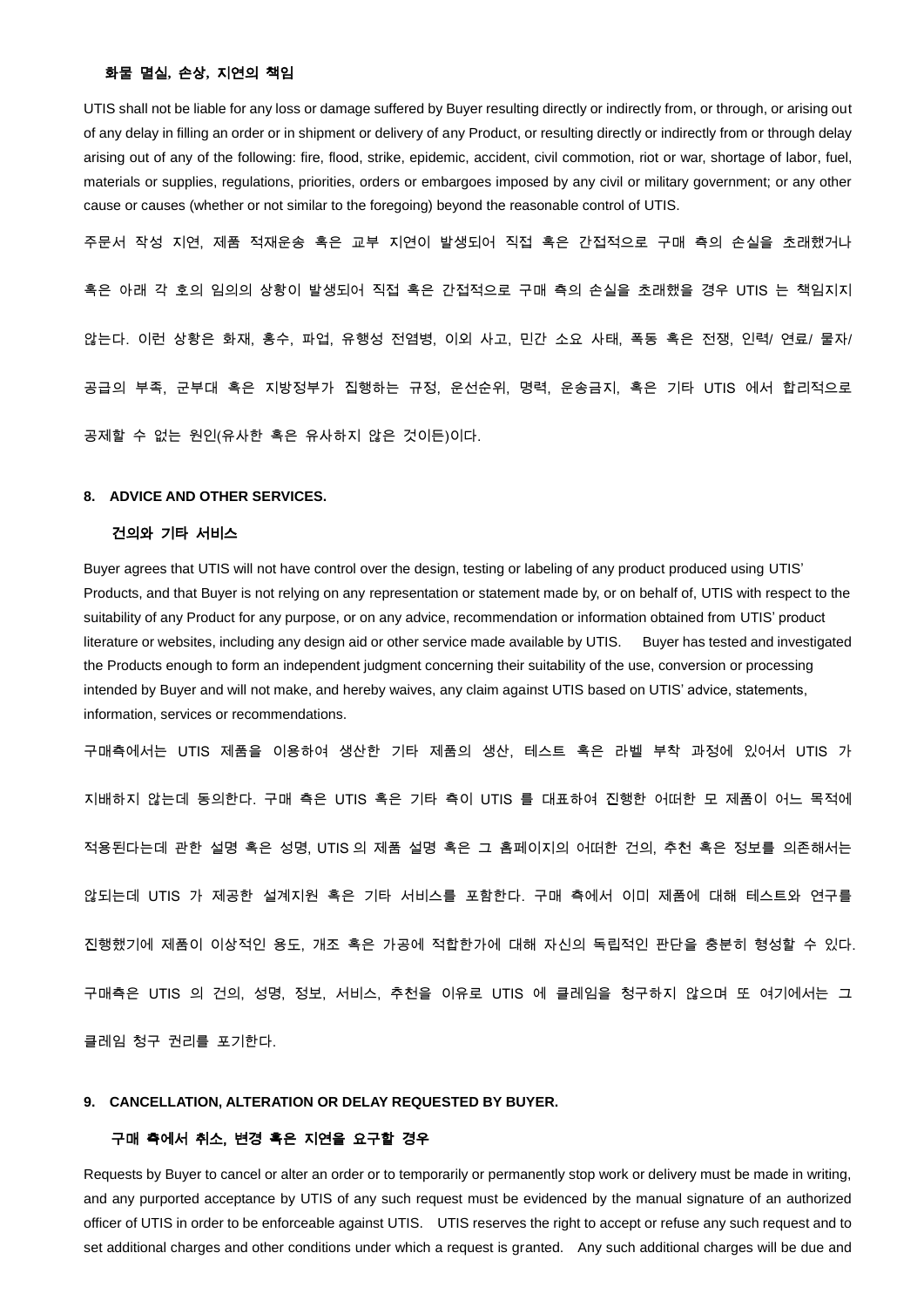payable 30 days after notification of Buyer by UTIS.

만약 구매 측에서 주문서를 취소 혹은 변경하거나 혹은 잠시 혹은 영구적으로 운행 혹은 교부의 정지를 요구할 경우 서면형식으로 제출해야 한다. UTIS 가 만약 이 요구를 접수한다면 반드시 수권인원이 서명해야만 UTIS 는 집행할 수 있다. UTISI 는 접수 혹은 거절할 권리를 보류하는데 만약 요구를 접수한다면 UTIS 는 별도로 비용을 받거나 혹은 별도의 조건을 규정할 권리가 있다. 이 별도의 비용은 UTIS 가 구매측에 통지한 후 30 일 내에 지불해야 한다.

All Products, parts or materials ordered or held by UTIS at Buyer's request shall be at the risk and expense of Buyer. UTIS, at its option, may invoice Buyer for all costs and expenses resulting from such a request. Such invoices shall be due and payable 30 days from issuance.

UTIS 이 구매 측의 요구에 근거하여 주문했거나 혹은 소지한 모든 제품, 부품 혹은 원자재에 대한 위험과 비용은 구매

측에서 부담한다. UTIS 는 이 요구로 인해 발생되는 모든 비용과 지출에 대해 구매측에게 청구할 수 있다. 청구 금액은

통지를 받은 후 30 일 내에 지불해야 한다.

#### **10. TOOLS, DIES, DESIGNS, DRAWINGS, JIGS, AND FIXTURES.**

#### 도구, 금형, 디자인, 도면, 지그와 고정구

UTIS shall retain ownership, possession and control of all tools, dies, designs, drawings, Specifications, jigs, and fixtures prepared for the manufacture of Product subject to any order except where other written arrangements are specifically made between UTIS and Buyer. UTIS shall not be responsible for problems resulting from errors in artwork, drawings, and/or Specifications supplied by Buyer.

주문 제품의 생산을 위해 준비한 모든 도구, 금형, 설계, 도면, 사양서, 지그와 고정구에 대해 UTIS 는 소유권, 점유권과 공제권을 보류하는데 매매 쌍방에서 특별히 별도로 서면 규정한 경우는 제외한다. 구매 측에서 제공한 제품이미지, 도면과/ 혹은 사양서 착오로 인해 문제가 발생했을 경우 UTIS 는 책임지지 않는다.

#### **11. QUANTITIES.**

#### 수량

UTIS reserves the right to over-ship or under-ship any order by any amount not to exceed five (5) percent of the amount ordered, payment to be based on the actual amount of Product shipped. In the event that UTIS has quoted Buyer a price based on purchase of a minimum number of units within a given time frame and Buyer fails to take delivery of such minimum within that time frame, Buyer shall pay to UTIS on demand the difference between the quoted price and the price that would otherwise apply to the Product in question as determined by UTIS. In the event UTIS agrees to manufacture and hold in inventory Product sufficient to meet Buyer's forecasted demand, Buyer shall be obligated to purchase the same.

UTIS 적재운송 수량은 주문 수량의 5%를 초과하지 않는 과적재, 부족을 허락하며 실제 적재운송 수량에 따라 대금을 지불한다. 만약 UTIS 가 견적 시 일정한 기한내에 최소 물량 단위를 구매하는 것에 기초했고 구매측에서 이 기한 내에 최소 수량의 교부를 접수하지 못했을 경우, 구매 측은 UTIS 의 요구에 따라 UTIS 에게 원래 견적 가격과 UTIS 가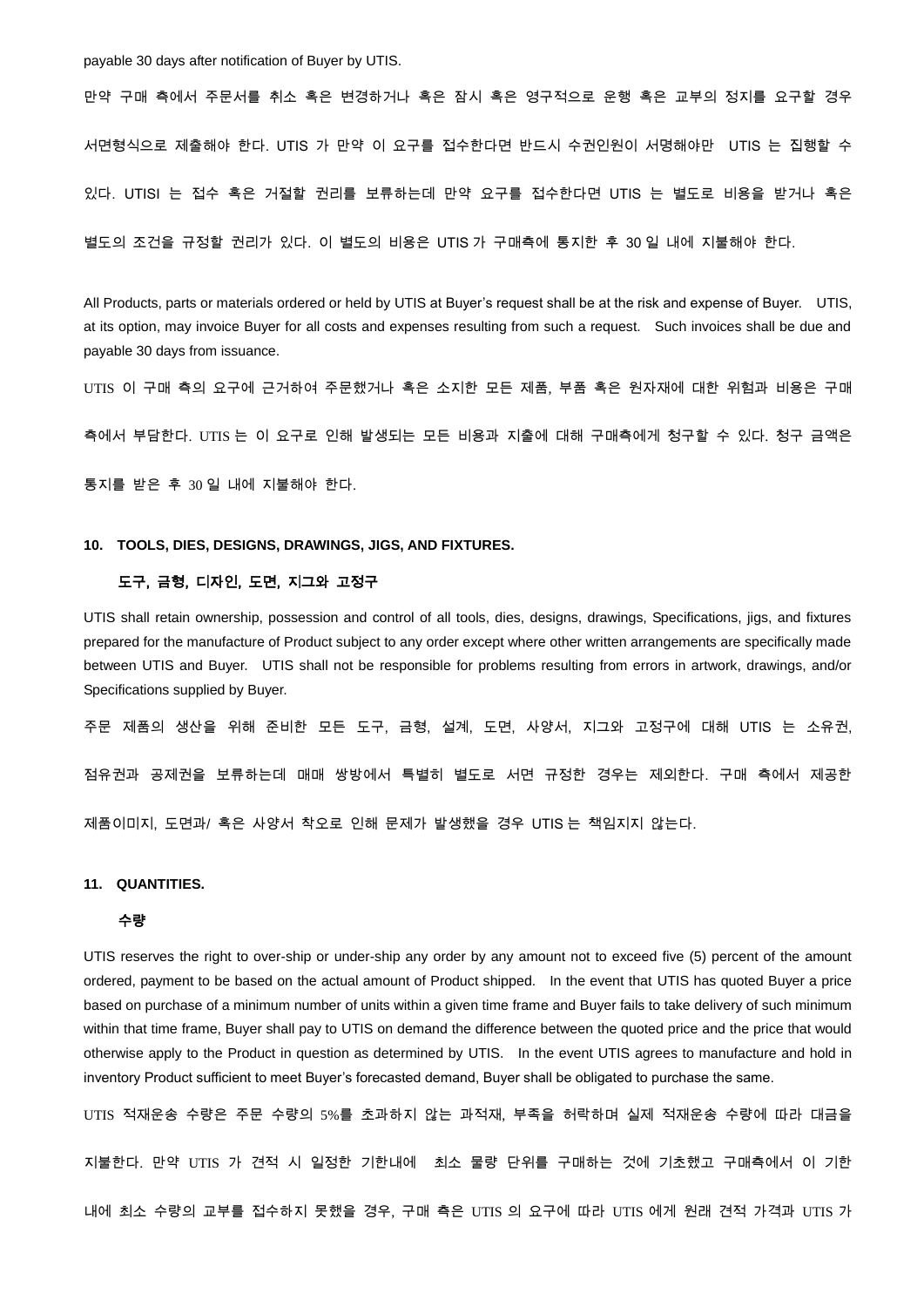최소 물량 기준이 없었을 경우 제시하였을가격과의 차이를 지불해야 한다. UTIS 가 구매측의 수요 예측을 맞추는데 충분할 수 있도록 제품을 제조하여 재고로 보유하고 있기로 동의한 경우, 구매 측은 이를 반드시 구매하여야 할 의무를 가진다.

#### **12. PATENTS, TRADEMARKS, AND COPYRIGHTS.**

# 특허, 상표와 판권

UTIS shall indemnify Buyer for damages for infringement of patents, trademarks or copyrights relating to Product sold hereunder which are solely the products of UTIS' design, and Buyer shall so indemnify UTIS for products that are solely of Buyers' design. Neither party shall be liable to indemnify the other unless the party seeking indemnification is determined by a court of competent jurisdiction to be liable for infringement as aforesaid. No indemnity shall apply to liability resulting from the manner of use of the Product by Buyer or others or from combining the Product with any other items. Each party shall give the other reasonable notice of any claim or infringement to which this indemnity applies and offer to allow the other to defend any suit resulting therefrom; otherwise, the party to whom notice of infringement is given shall not be liable, directly or indirectly, for any damages from such infringement. Anything herein to the contrary notwithstanding, any claim for indemnification shall be subject to the limitations set forth in the last sentence of subparagraph 5(a) and in subparagraph 5(c). UTIS 가 완전히 설계한 제품이 본 계약에 근거한 판매로 인한 특허, 상표 혹은 판권 침해로 구매 측에 손실을 초래했을 경우 UTIS 에서 배상해야 한다. 구매측이 설계한 제품이 초래한 손실은 구매 측에서 배상한다. 관할권이 있는 법원에서 어느 한 일방이 권리를 침해했다고 판정하는 경우를 제외하고 어느 일방도 상대방에게 배상할 필요가 없다. 구매 측 혹은 기타 인이 제품을 사용하는 방식으로 혹은 제품을 기타 화물과 조립하여 발생한 책임에 대해 UTIS 는 책임지지 않는다. 일방은 합리하게 다른 한 일방에게 배상해야 할 신고 혹은 권리침해를 통지해야 하는데 그렇지 않을 경우 통지를 받은 측에서는 권리 침해로 인한 배상에 대해 직접 혹은 간접적으로 책임질 필요가 없다. 본 협의서에 상반 규정의 존재여부를 막론하고 어떠한 클레임청구든지 제 5(a)조항의 마지막 한구절과 제 5(c)조항에 규정된 제한을 초과하지 못한다.

#### **13. SUSPENSION OF PERFORMANCE.**

#### 이행 중지

If Buyer makes an assignment for the benefit of creditors, or a petition shall be filed by or against Buyer under any bankruptcy or insolvency Laws and Regulations, or if Buyer admits its inability to pay its debts as they come due, or if Buyer is involved in any proceeding to liquidate its assets, or if UTIS has reasonable grounds for insecurity as to due performance by Buyer, then UTIS' obligation to perform hereunder shall immediately cease, unless UTIS thereafter otherwise agrees in writing with Buyer or Buyer's representative. Charges to Buyer shall be governed by the provisions of Paragraph 9.

만약 구매 측에서 채권인의 권익을 보호하기 위해 양도하거나, 혹은 구매측에서 혹은 구매측에 대해 임의의 파산 법률절차에 근거하여 청산 청구를 제출하거나, 혹은 구매측에서 채무를 제때에 상환할 능력이 없다고 승인하거나, 혹은 구매측이 재산청산절차에 참여했거나, 혹은 UTIS 에서 합리적인 이유로 구매 측의 이행이 안전하지 못하다고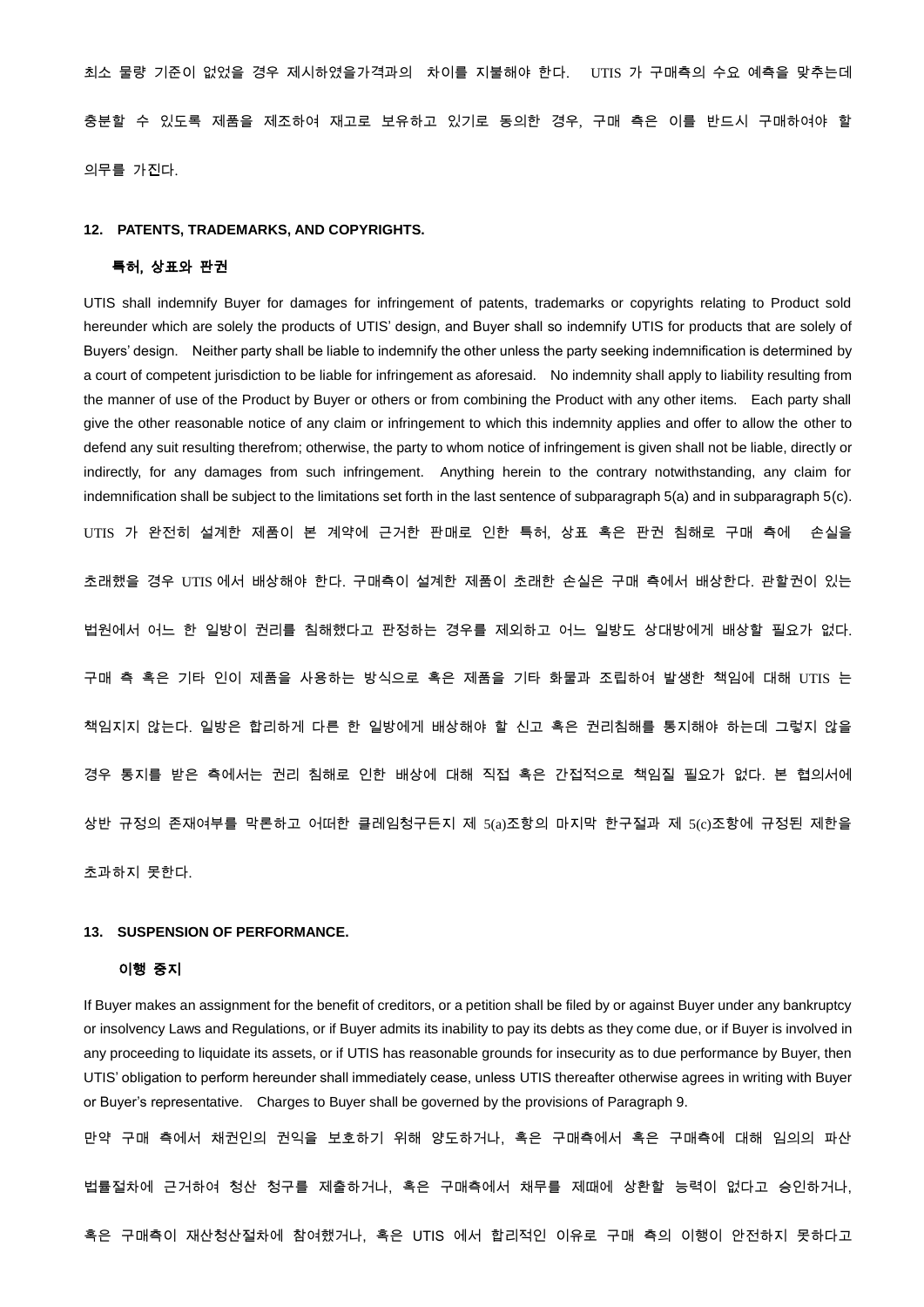인정할 경우, UTIS 가 본 계약 중에서 이행하는 의무는 즉시 종료되는데 UTIS 에서 그 후에 별도로 구매 측 대표와

서면으로 동의한 경우는 제외한다. 구매 측의 미지급금은 제 9 조 규정에 근거하여 집행한다.

#### **14. REPRODUCTION RIGHTS, NONDISCLOSURE.**

# 복사권, 비밀유지

Drawings, Specifications, reports, photographs, materials, information and other data of UTIS relating to this order and all proprietary rights and interests therein and the subject matter thereof ("Proprietary Information") shall remain the property of UTIS (which term, for purposes of this paragraph only, shall include any and all affiliates of UTIS). Buyer agrees that it will not, without the prior written consent of UTIS evidenced by the manual signature of an authorized officer of UTIS: (i) use Proprietary Information for the production or procurement of Product covered by this order or any similar product from any other source, (ii) reproduce or otherwise appropriate Proprietary Information, or (iii) disclose Proprietary Information or make it available to any unauthorized third party, in each case without obtaining UTIS' prior written consent evidenced by the manual signature of an authorized officer of UTIS. Buyer shall cause its employees, agents and others having access to Proprietary Information to be aware of, and to abide by, the terms of this paragraph.

본 주문서와 관련되는 UTIS 의 도면, 모델 사이즈, 보고서, 사진과 기타 자료, 정보 및 그 중의 모든 전문 권익, 주제사항(아래에서는 "전문정보"라고 칭함)은 시종 UTIS 회사의 재산(본 조항에서 본 규정은 UTIS 의 모든 관련 업소를 포함해야 한다)이다. 구매측은 UTIS 수권인원의 서면 서명 동의를 거치지 않고 구매측에서 (1)전문정보를 사용하여 이 주문서 제품을 생산 혹은 구입하거나 혹은 기타 출처의 유사한 제품을 생산하지 않으며; (2) 재산적 정보를 복제하거나 또는 기타 도용하거나; 혹은 (3) UTIS 수권인원의 서면 서명 동의를 거치지 않고 그 전문정보를 수권을 받지 않은 어떠한 제 3 자에게 누설하지 않는데 동의한다. 구매측은 그 직원, 대리점과 이런 정보를 접촉할 수 있는 모든 사람들로 하여금 본 약관 규정을 의식하고 또 준수하게 해야 한다.

The parties acknowledge that damages at law may be an inadequate remedy for the breach or threatened breach by this paragraph 14, and that in the event of such a breach or threatened breach UTIS' rights hereunder may be enforced by injunction or other equitable remedy in addition to and not in lieu of its rights to damages at law.

쌍 방은 법에 의한 손해 배상금이 본 제 14 조에 대한 위반 또는 위반 가능성에 대한 적절한 구제 수단이 될 수 없을 수 있다는 것을 인정하며, 그러한 위반 또는 위반 가능성의 경우, 본 약관에 따른 UTIS 의 권리는 법에 따른 손해 배상금에 대한 권리에 추가하여, 그리고 그러한 권리를 대신하지 않고, 금지 구제 명령 또는 기타 그와 동등한 구제 수단에 의해 집행이 이루어질 수 있다는 것을 인정한다.

#### **15. CONFLICTING TERMS.**

#### 충돌조항

These terms and conditions, along with the Specifications, constitute the entire agreement between the parties with regard to the subject matter hereof, and supersede all oral or written agreements and understandings with respect thereto. No terms in addition to or that conflict with these terms and conditions or the Specifications that are contained in any document produced by Buyer shall be binding upon UTIS unless agreed to in a document bearing the manual signature of an authorized officer of UTIS. If a purchase order, acceptance, confirmation or other communication from Buyer includes any term or condition contrary to, or in addition to, the terms and conditions stated herein or in the Specifications, Buyer's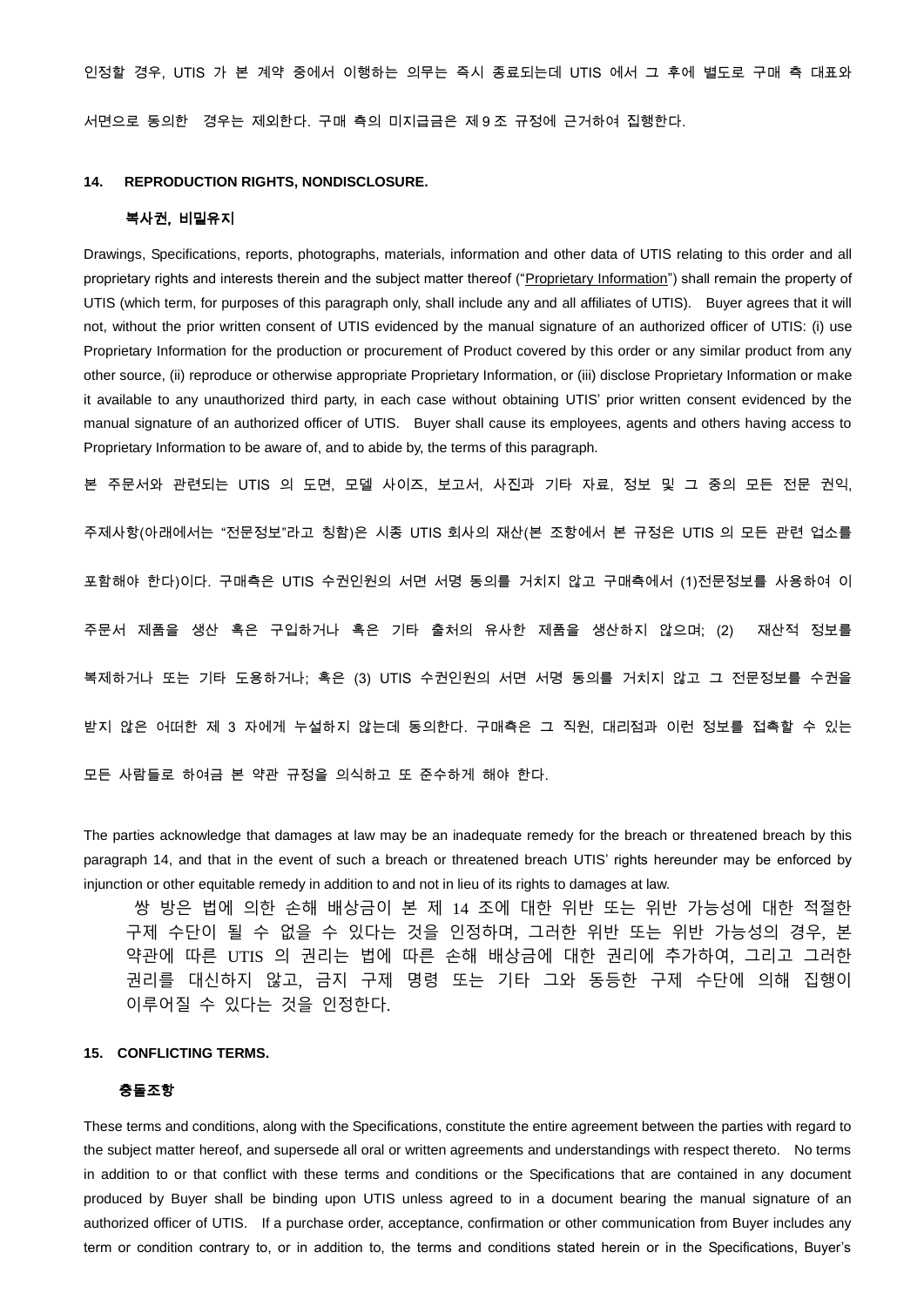acceptance of the Product and services which are the subject hereof shall constitute Buyer's complete and unconditional assent to the terms hereof unless Buyer clearly instructs UTIS in writing, prior to acceptance of the Product, to cancel the order. Buyer's communication of contrary or additional terms and conditions following acceptance of the Product shall be construed as an offer to supplement and/or amend UTIS' terms and conditions. Such offer shall be deemed rejected unless accepted by UTIS in a document bearing the manual signature of an authorized officer of UTIS.

본 약관과 사양서는 쌍방이 본 협의서 주제사항에 관한 전부 약정을 구성하며 주제사항에 관련되는 모든 구두 혹은 서면상의 약정과 이해를 대체한다. UTIS 수권인원의 정식서명, 서면문서상의 동의를 거치지 않으면 구매측 문서중의 본 약관 혹은 사양서에 대한 어떠한 추가 혹은 이에 위배되는 약관은 UTIS 에 대해 구속력을 갖고 있지 않는다. 설사 구매측의 주문서, 승인서, 확인서 혹은 기타 연락에 본 협의약관 혹은 사양서와 반대되거나 초과한 조건이 함유되어 있다하더라도 구매측에서 본 협의에서 표시한 제품과 서비스를 접수하는 행위는 즉 구매측에서 완전히 무조건적으로 본 계약 약관에 동의함을 의미한다. 구매측에서 접수하기 전에 명확하게 서면상으로 판매측에게 주문서 취소를 알린 경우는 제외한다. 구매측에서 제품과 서비스를 접수한 후 왕래서함에서 표명한 반대되거나 초과한 조건은 UTIS 의 약관보충과/혹은 수정에 대한 매매제의로 간주된다. 그 매매제의는 거절된 것으로 간주되는데 UTIS 수권인원이 문서상의 사인으로 접수를 표명한 경우는 제외한다.

#### **16. ELECTRONIC TRANSACTIONS.**

#### 전자거래

Buyer and UTIS agree to conduct the transactions governed by these terms and conditions by electronic means except as to matters where a manual signature of an Authorized UTIS Employee is required hereby or as to matters which would increase UTIS' liability hereunder, in which case an amendment or waiver complying with the terms of paragraph19 bearing the manual signature of an Authorized UTIS Employee shall be required.

구매자와 UTIS 는 이러한 조약과 조건에 의한 거래를 전자방식으로 진행할것에 동의하나, UTISt 수권인원 의 사인이 필요한 정황은 제외하며,또한 Utis 의 의무를 증가시키는 정황에서는 제19단락의 조약내용에 근거하여 Utis 의 수권 인원이 날인을 한 뒤 계약의 수정 혹은 포기가 필요하다.

# **17. REMEDIES.**

#### 보조조치

In the event of any default by Buyer under the Contract, UTIS may, in addition to any other rights and remedies under Laws and Regulations, exercise any one or more of the following rights and remedies, which are intended to be cumulative and not mutually exclusive: (i) cancel any sale which is part of the Contract (including any warranty); (ii) defer any shipment under the Contract; (iii) declare immediately due and payable all outstanding invoices under this or any other Contract; (iv) immediately repossess all or any part of the Product in transit or in the custody or control of Buyer pursuant to this or any other Contract, at the sole risk and expense of Buyer; (v) finish all or any portion of its performance under the Contract and charge Buyer up to the full Contract price, and (vi) re-sell all or any part of the Product covered by this or any other contract, or any materials supplied for the Contract, at public or private sale, with Buyer responsible for all losses and expenses incurred in such sale.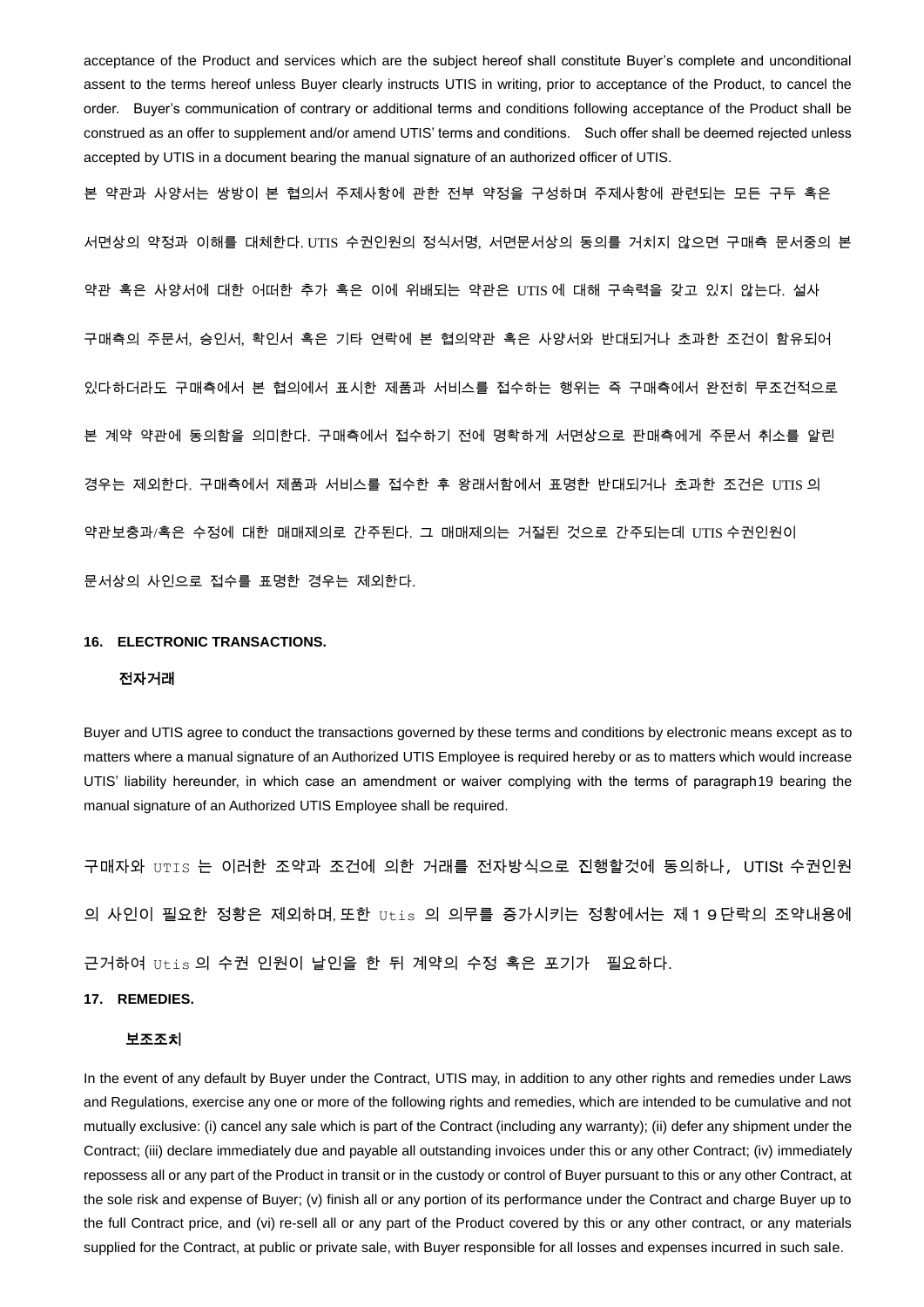만약 구매측에서 위약하면 법률법규가 부여한 권리와 보조를 제외하고 UTIS 는 아래의 한 항 혹은 여러 항의 권리와 조치를 행사할 수 있으며 상호 충돌되지 않는다:

(1). 계약에서 규정한 판매(아무 보증이나 포함)를 취소;

(2). 본 계약 화물의 적재운송을 지연;

(3). 즉시 본 계약 혹은 기타 계약의 만기 경비에 대해 만기와 함께 지불 되어야 한다고 선언한다. ;

(4). 즉시 본 계약 혹은 기타 계약에 근거하여 교부한 운수도중의, 혹은 구매측에서 보관하거나 혹은 관리하는 전부

혹은 부분제품을 걷어들이며 위험과 비용은 구매측에서 감당한다;

(5) 이 계약의 모든 혹은 부분의무를 이행하고 구매측에서 전부의 계약대금을 지불할 것을 요구한다;

(6). 본 계약 혹은 기타 계약의 부분 혹은 자재 전부를 공적인 혹은 사적인 방식을 통해 판매하고 판매로부터 초래된

모든 손실과 비용은 구매측에서 감당한다.

#### **18. GOVERNING LAW AND DISPUTE RESOLUTION.**

#### 적용법률과 분쟁의 해결

These terms and conditions shall be construed and settled exclusively in accordance with the Korean national and applicable local laws, regulations, governmental and other governing rules ("Laws and Regulations"), without regard to its conflicts of laws principles. The United Nations Convention on Contracts for the International Sale of Goods ("UN CISG") does not apply to transactions subject to these terms and conditions. Unless otherwise agreed to by the parties, any dispute arising out of or in connection with the transaction contemplated by the parties hereunder shall be submitted to and resolved by International Chamber of Commerce International Court of Arbitration for arbitration in Korea in accordance with the arbitration rules then in force. The arbitral award shall be final and binding upon both parties.

본 약관은 다만 한국 현행의 법률, 법규와 정부규정(아래에서는 "법률법규"라고 칭함)에 근거하여 해석하고 확정하는데

그 충돌규칙은 제외이다. ≪유엔국제화물판매계약공약≫(아래에서는 "유엔공약"이라고 칭함)은 본 약관의 거래에

적용되지 않는다. 본 약관의 거래와 관련되는 혹은 이로부터 발생한 모든 분쟁은 국제상공회의소 국제중재원

한국분점에 회부하여 그 현행 중재규칙에 의거하여 결재하는데 쌍방에서 별도로 약정한 경우는 제외한다. 중재결재는

최종결재이며 쌍방에 대해 구속력을 갖고 있다.

# **19. COMPLIANCE WITH LAW.**

# **법규 준수**

Buyer represents, warrants, and undertakes to Rogers that it will comply fully with all application law, including export control, economic sanctions, and anti-boycott laws and regulations of the Unites States, European Union, and EU Member States, including obtaining all required licenses for any export/re-export of the Products, and that is not subject to sanctions or export control restrictions under these laws and regulations.

구매자는 Rogers 에게 모든 적용된 법률을 완전히 준수하겠다는 것을 성명하고 약속해 보장한다. 여기에는 미국, 유럽